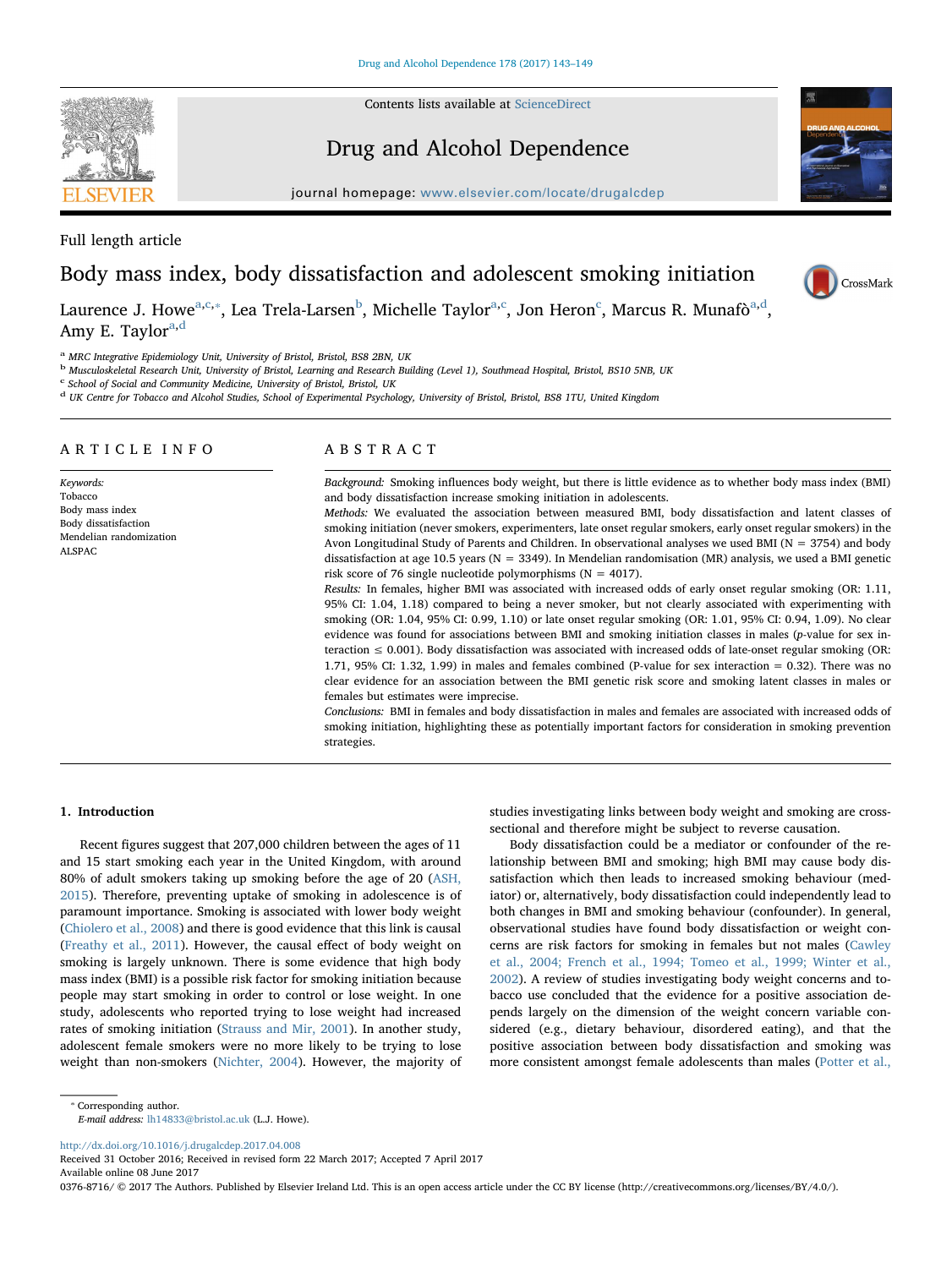#### <span id="page-1-0"></span>A - Observational Analysis



**B. Mendelian Randomization** 

Fig. 1. Diagrams of the primary analyses. These diagrams show the pathways being tested in the analysis only. There is evidence from the literature that the smoking and body mass index (BMI) relationship is bi-directional, however we have not shown this in the figure. Figure A shows the observational analysis conducted, which examined (1) The relationship between BMI at age 10.5 years and patterns of smoking between the ages of 13 and 18 years and (2) the relationship between body dissatisfaction (BD) at age 10.5 years and patterns of smoking between the ages of 13 and 18 years. Figure B demonstrates the Mendelian randomization analysis (3) which used a genetic risk score as a proxy for BMI (BMI-G) to examine the relationship with patterns of smoking between the ages of 13 and 18 years and with body dissatisfaction.

[2004\)](#page-6-2). Unravelling the complex relationships between BMI, body dissatisfaction and adolescent smoking behaviour is of clinical importance as it may allow the identification of adolescents at greater risk of tobacco smoking and allow interventions to be targeted appropriately.

Using data from a large longitudinal study, the Avon Longitudinal Study of Parents and Children (ALSPAC), we examined the relationship between BMI, body dissatisfaction and the smoking habits of adolescents. We used latent classes of smoking initiation described previously ([Heron et al., 2011\)](#page-5-4), but extended to 18 years. First, we examined the relationships between BMI and body dissatisfaction at age 10.5 years with subsequent adolescent smoking initiation between the ages of 13 and 18. Second, we used a genetic risk score as a proxy for measured BMI in a Mendelian randomisation (MR) approach. We were primarily interested in evaluating the effect of BMI and body dissatisfaction on smoking while also interested in the nature of the relationship between BMI and body dissatisfaction [\(Fig. 1](#page-1-0)).

MR is an instrumental variable approach that uses genetic variant(s) associated with an exposure to examine the relationship between that exposure and an outcome. In principle it should be less susceptible to problems of confounding and reverse causation that can affect observational studies [\(Davey-Smith and Ebrahim, 2003\)](#page-5-5) and is often used as a method of causal inference. MR relies on three assumptions: firstly that the instrument is robustly associated with the exposure, secondly that the only association between the instrument and the outcome is through the exposure and thirdly that there are no common determinants of the instrument and the outcome (e.g., population stratification) (Solovieff [et al., 2013](#page-6-3)). Evidence for a causal role of smoking in reducing body weight has been found using MR methods ([Åsvold et al.,](#page-5-6) [2014; Freathy et al., 2011](#page-5-6)). Higher genetically determined BMI (using a polygenic risk score based on 32 genetic variants) was found to be associated with smoking more cigarettes per day and increased risk of smoking initiation [\(Thorgeirsson et al., 2013](#page-6-4)). These results were interpreted by the authors as evidence for a shared genetic aetiology between smoking and BMI, but the results could also be interpreted as evidence for weight influencing smoking behaviour.

## 2. Material and methods

## 2.1. Study participants

We used data on children from the Avon Longitudinal Study of Parents and Children (ALSPAC), a longitudinal study that recruited pregnant women living in the former county of Avon (UK) with expected delivery dates between 1 April 1991 and 31 December 1992. Avon is a county in the southwest of the United Kingdom (UK), 120 miles west of London with a population of 1 million. Children living in Avon were surveyed and found to be broadly similar to the UK population in terms of socio-economic and ethnicity related demographics ([Golding et al., 2001\)](#page-5-7).

The initial number of enrolled pregnancies was 14,541, which resulted in 14,062 live births and 13,988 children alive at the age of 1. When the oldest children were approximately 7 years of age, the initial sample was boosted with eligible cases who had failed to join the study originally. Full details of the enrolment have been documented elsewhere [\(Boyd et al., 2013; Golding et al., 2001](#page-5-8)). Data have been gathered from the mother and her partner (during pregnancy and post birth) and the children from self-report questionnaires and clinical sessions. Ethics approval for the study was obtained from the ALSPAC Ethics and Law Committee and the Local Research Ethics Committee. The study website contains details of all available data through a searchable data dictionary [\(http://www.bristol.ac.uk/alspac/researchers/dataaccess/](http://www.bristol.ac.uk/alspac/researchers/dataaccess/datadictionary/) [datadictionary/\)](http://www.bristol.ac.uk/alspac/researchers/dataaccess/datadictionary/).

# 2.2. Measures

## 2.2.1. Smoking behaviour

The measures of smoking behaviour used in these analyses were collected at six time points. At 14, 16 and 18 years, data were collected using self-completed postal questionnaires, while data at 13, 15 and 17 years were collected during clinic visits. For the clinics at 15 and 17 years the smoking questions were answered using a computer-based questionnaire. The number of participants with smoking frequency data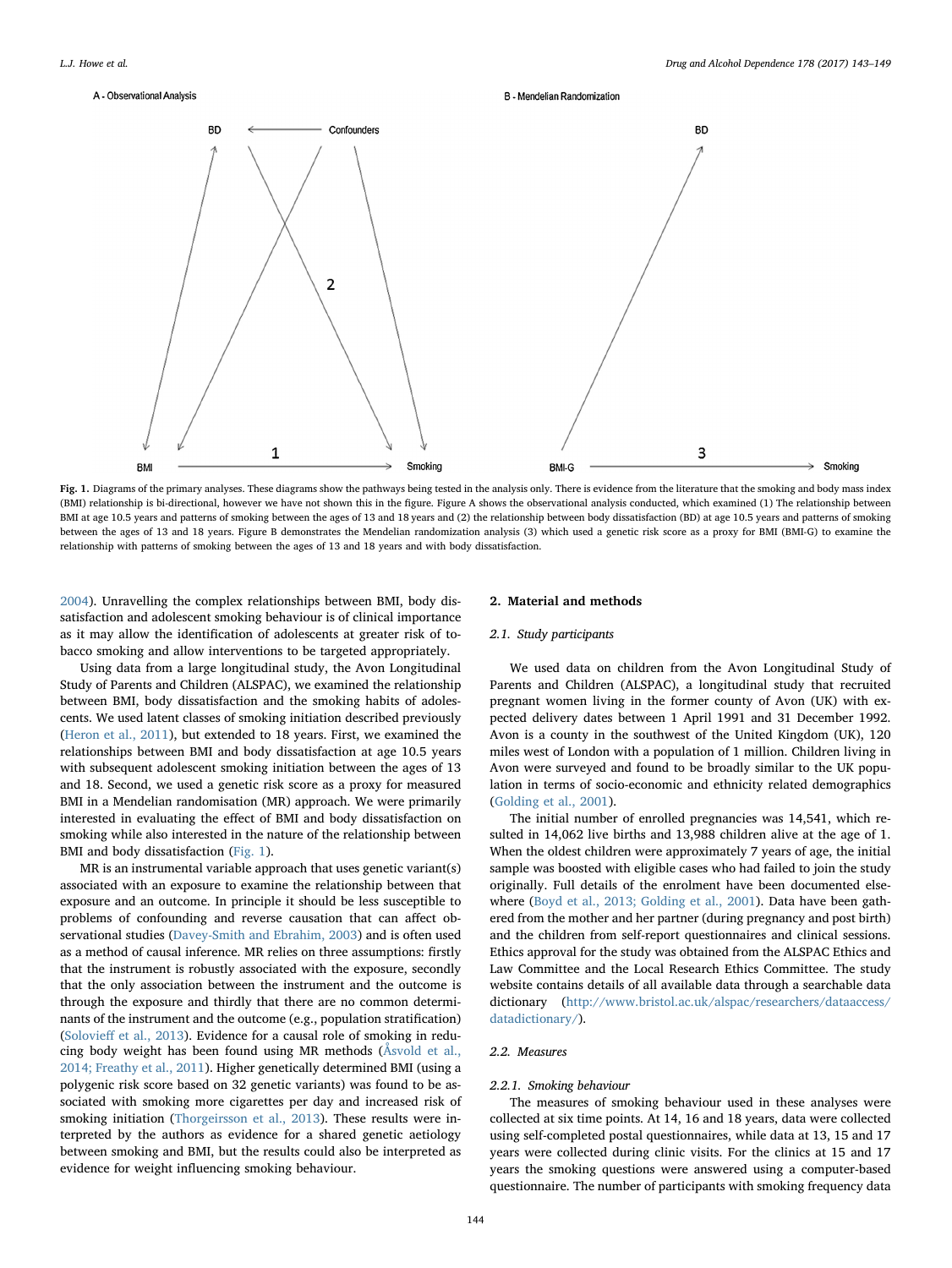ranged from 5813 at 13 years to 3209 at 18 years. Responses to one or more questions at each time point were used to derive a repeated 4 level ordinal variable with categories "Non-smoker", "Occasional smoker" (typically less than once per week), "Weekly smoker" and "Daily smoker" (Supplementary Table 1).

### 2.2.2. Body mass index

BMI was calculated using height (m) and weight (kg) measured at a clinic session when the children were aged 10 years (mean: 10.7 years; inter-quartile range: 10.5 years to 10.8 years).

## 2.2.3. Body dissatisfaction

Perceived and desired body shape were assessed using Stunkard figure rating scales [\(Stunkard et al., 1983](#page-6-5)) in a questionnaire administered at 10.5 years (mean: 10.7 years; inter-quartile range: 10.7 years to 10.8 years). The Stunkard figures are illustrations of different body types ranging from endomorph to ectomorph and participants were asked to select their perceived and desired body shape from the illustrations. A body dissatisfaction score was generated by taking the absolute value of the difference between the perceived and desired body shapes (i.e., a higher score means greater body dissatisfaction. The score varied from 0 (no difference in perceived and desired body shapes) to 4 (perceived body shape opposite to desired). As there were only a few individuals scoring above 1 ( $N = 122$ ) the score was simplified to a binary variable; no body dissatisfaction (score of 0) or body dissatisfaction (score  $\geq$  1).

## 2.2.4. Covariates

Covariates included sex, mother's highest education ("CSEs": Certificate of Secondary Education, examinations at age 16, "Vocational": education specific to a trade, "O Level": examinations at age 16 aimed at more academic pupils, "A level": examinations at age 18, "Degree": university degree) reported by the mother at 32 weeks gestation, maternal smoking ("never smoked", "former smoker", "current smoker") reported by the mother when the child was 11 years of age, parity (number of previous pregnancies) reported by the mother at 18 weeks gestation, housing tenure ("Owned", "Mortgaged", "Private Rented", "Council Rented", "Other") reported by the mother at 8 weeks gestation, crowding status (number of co-residents/number of rooms split into 4 categories "≤0.5", "0.5–0.75", "0.75–1" and "1 < ") reported by the mother at 8 weeks gestation, a total behavioural score at age 11 (a summation of variables related to emotional symptoms, conduct problems, hyperactivity score and peer relationship problems) from the Strengths and Difficulties Questionnaire (SDQ) ([Goodman](#page-5-9) [et al., 2000](#page-5-9)) and the age of BMI clinic measurement (weeks).

# 2.3. Genotyping

A total of 9912 ALSPAC children were genotyped using the Illumina HumanHap550 quad genome-wide SNP genotyping platform. The genotyped sample, consisted of unrelated individuals of European ancestry. More information on quality control is provided in Supplementary Methods. Polygenic risk scores for BMI were constructed using 77 SNPs previously found to be associated with BMI at genome-wide significance level in European adults [\(Locke et al., 2015](#page-5-10)). Of these 76 were directly genotyped or imputed in ALSPAC and met quality control criteria (Supplementary Table 2). We calculated weighted risk scores, using the effect sizes (beta coefficients) from the GIANT study ([Locke et al., 2015\)](#page-5-10). Weighted risk scores were standardised (converted to Z scores). As one of the BMI related SNPs (rs11030104 in BDNF) is associated with smoking initiation at a genome-wide significance level ([Tobacco and Genetics Consortium,](#page-6-6) [2010\)](#page-6-6), we also created a risk score excluding this SNP.

#### 2.4. Statistical analysis

Longitudinal latent class analysis (LLCA) was used to extract patterns of smoking behaviour. Participants with extensive missing data would be difficult to assign to classes with any confidence; therefore, only study participants with data at 3 or more of the time points  $(3+)$ measures) were included. To establish the optimal number of latent classes, we used: (a) the Bayesian Information Criterion (BIC) ([Schwarz,](#page-6-7) [1978\)](#page-6-7); (b) the Bootstrap Likelihood Ratio Test (BLRT) [\(Nylund et al.,](#page-6-8) [2007\)](#page-6-8); (c) the Vuong-Lo-Mendell Likelihood Ratio Test (VLMR) [\(Lo](#page-5-11) et [al., 2001\)](#page-5-11); (d) the Lo-Mendell Likelihood Ratio Test (LMR) [\(Lo et al.,](#page-5-11) [2001\)](#page-5-11); and (e) entropy ([Jedidi et al., 1993\)](#page-5-12). The latent class models were re-parametrised so that comparisons between classes could be attained. The "Modal ML" three-step method proposed by Vermunt ([Vermunt, 2010\)](#page-6-9) was used to obtain parameter estimates that enable the inclusion of outcome data without distorting the latent class solution. In the first step, the latent class model is estimated using an unconditional LLCA model (i.e., model with no covariates) and this model is then used to derive class-assignment probabilities (i.e., the probability that each individual belongs to each class). In step two, individuals are assigned to the class for which their probability is the greatest creating a non-latent classification. Finally in the third step, the measurement error in the non-latent classification is quantified and used to reproduce latent classes that use a set of logit constraints. This method has been shown to provide less-biased estimates than the standard three-step methods whilst avoiding the effect of covariates on the measurement model, an issue in one-step models ([Heron et al.,](#page-5-13) [2015\)](#page-5-13).

Associations between BMI and body dissatisfaction and membership of the smoking latent classes were estimated using a series of univariate multinomial logistic regression models using the most populous class as the baseline category. First, we ran an observational model examining the association between measured BMI and smoking latent classes with adjustment for the covariates described above. Second, we ran an observational model examining the association between body dissatisfaction and smoking latent classes with adjustment for all covariates described above. Third, we ran an MR model examining the association between BMI genetic risk scores and smoking latent classes. This was adjusted for sex. As it was hypothesised that the relationship between BMI/body dissatisfaction and smoking would be different in males and females, we stratified the analyses by gender and tested for an interaction. [Fig. 1](#page-1-0) illustrates the differences between the three models and Supplementary Fig. 1 shows how the final study samples were reached. Analyses were conducted in MPlus 7.31 ([Muthén and](#page-5-14) [Muthén, 2005\)](#page-5-14) and Stata (version 13.1) [\(Stata, 2013\)](#page-6-10).

#### 3. Results

## 3.1. Latent classes

Between ages 13–18 years, 1497 participants had complete information on smoking frequency available. The latent class analysis was based on 5335 participants who had information on smoking frequency available for at least three of the available time points.

A 4-class model was selected for the smoking trajectory data over a lower or higher number of classes. Details regarding the model fit statistics and a discussion of our decision process can be found in Supplementary Table 3. This 4-class solution comprised smoking behaviour patterns that we refer to as: never-smokers (70.9%), experimenters (16.8%), late-onset regular smokers (9.4%) and early-onset regular smokers (2.9%) ([Fig. 2](#page-3-0)). In general never-smokers did not report smoking across the 6 time-points, the experimenter's class was characterised by occasional or weekly smoking in some of the later time points, and the late-onset regular smoking class was characterised by daily smoking by the age of 17, while the early-onset regular smoking class was characterised by daily smoking by 15 or 16 years.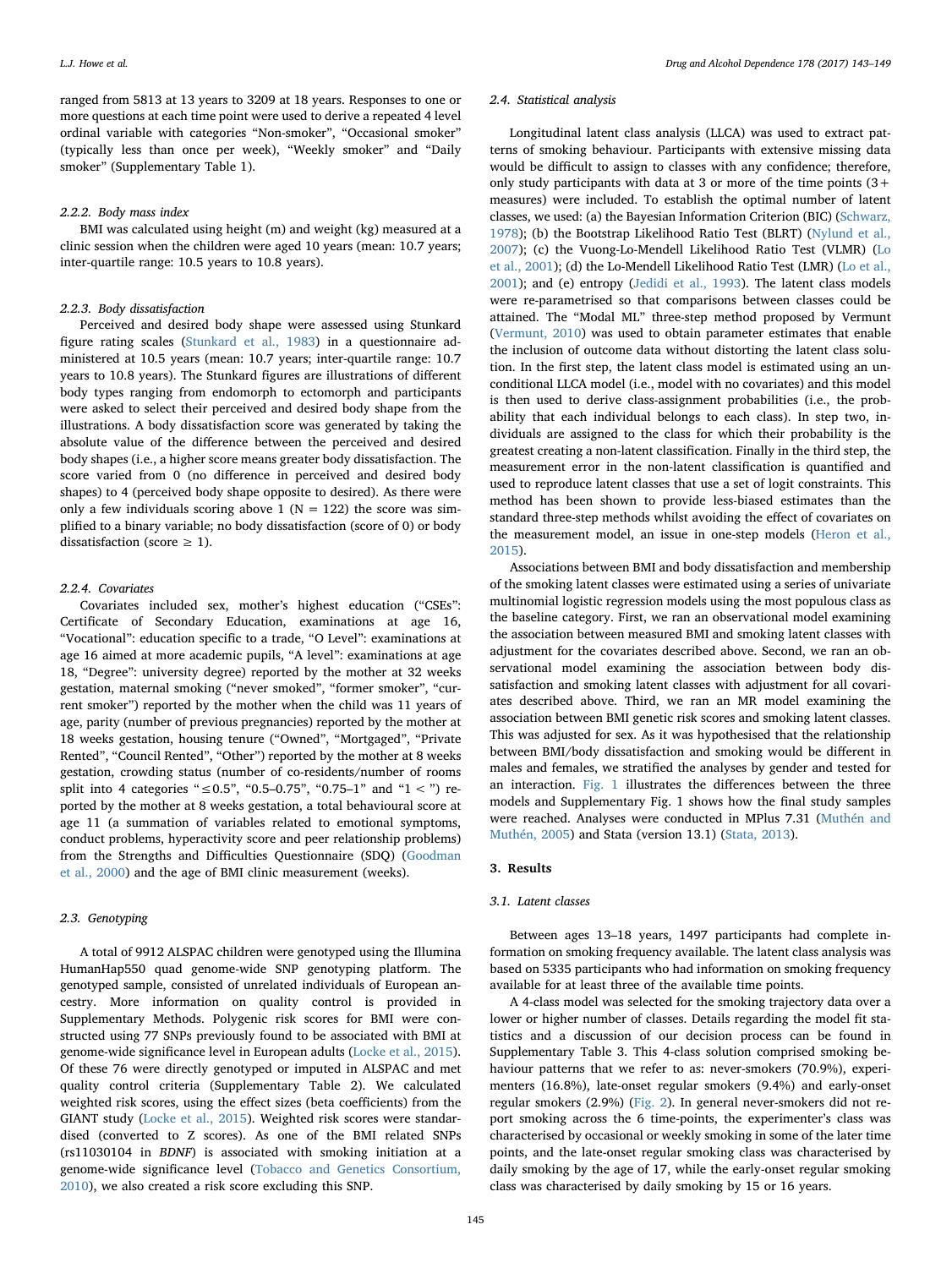<span id="page-3-0"></span>

Fig. 2. Distribution of smoking responses across latent classes at each time point for smoking data-set (N = 5335). Class proportions shown as % based on estimated posterior probability.

## 3.2. Body mass index, body dissatisfaction and smoking

There were more females than males in both the observational (53.9%) and MR (56.0%) samples. The mean BMI was  $17.9 \text{ kg/m}^2$ (range: 12.9–33.2) in males and  $18.2 \text{ kg/m}^2$  (range: 12.4–33.3) in females, in the observational sample. The mean BMI was  $17.9 \text{ kg/m}^2$ (range: 12.8–33.2) in males and  $18.2 \text{ kg/m}^2$  (range: 12.4–36.1) in females in the MR sample (Supplementary Table 4). The overlap between the observational and MR samples was 3511 individuals comprising 92.7% of the observational sample and 87.4% of the MR sample. Mother's education was found to be associated with BMI in both males and females while maternal smoking and housing tenure were associated with BMI in females only (Supplementary Table 5)

#### 3.2.1. Body mass index

There was strong statistical evidence for an interaction between sex and BMI in the association with smoking latent classes (P < 0.001) ([Table 1](#page-3-1)). For males, there was no clear evidence that higher BMI was associated with any of the smoking behaviour classes compared to never-smoking. For females, higher BMI was associated with increased

odds of becoming a smoker in early adolescence compared to being a never-smoker but there was no clear evidence that higher BMI was associated with increased odds of experimenting with smoking or becoming a late-onset smoker ([Table 1\)](#page-3-1).

## 3.2.2. Body dissatisfaction

There was strong evidence that body dissatisfaction at age 10.5 years was associated with the smoking latent classes after adjustment for potential confounders including BMI ( $P = 0.004$ ). There was no strong evidence for an interaction between sex and body perception in the full model ( $P = 0.32$ ) [\(Table 2\)](#page-4-0). In males and females combined, after adjustment for covariates and BMI, body dissatisfaction was associated with increased odds of becoming a late-onset smoker compared to being a never-smoker. Although the associations between body dissatisfaction and experimental smoking and between body dissatisfaction and early-onset smoking were positive, statistical evidence for these associations was weaker. Observationally a one-unit increase in BMI was associated with increased odds of body dissatisfaction in both males (OR: 1.23, 95% CI 1.18–1.28) and females (OR: 1.31, 95% CI 1.26–1.36) (Supplementary Table 5).

<span id="page-3-1"></span>Table 1

The formatting of Tables 1 and 2 in the pdf copy have gaps in between the unadjusted and partially adjusted rows making it difficult to read. The formatting is fine in the proof copy. Association between unit increase in measured body mass index at age 10 and classes of smoking initiation (odds ratios).

|              |                                 | Class (percentage membership) |                       |                      |                    |                      |  |
|--------------|---------------------------------|-------------------------------|-----------------------|----------------------|--------------------|----------------------|--|
|              |                                 | Never (71.0%)                 | Experimenters (16.6%) | Late Onset $(9.1\%)$ | Early Onset (3.3%) | P Value <sup>d</sup> |  |
| Male         | Unadjusted <sup>a</sup>         | 1.00 (REF)                    | 0.96(0.89, 1.03)      | 1.04(0.99, 1.10)     | 1.00(0.90, 1.10)   | 0.23                 |  |
| $(n = 1732)$ | Partially adjusted <sup>b</sup> | 1.00 (REF)                    | 0.95(0.88, 1.02)      | 1.03(0.97, 1.08)     | 0.98(0.88, 1.08)   | 0.30                 |  |
|              | Fully adjusted <sup>c</sup>     | 1.00 (REF)                    | 0.93(0.84, 1.02)      | 0.99(0.91, 1.06)     | 1.04(0.95, 1.13)   | 0.34                 |  |
| Female       | Unadjusted <sup>a</sup>         | 1.00 (REF)                    | 1.04(0.99, 1.08)      | 1.11(1.05, 1.17)     | 1.14(1.07, 1.21)   | ${}< 0.001$          |  |
| $(n = 2022)$ | Partially adjusted <sup>b</sup> | 1.00 (REF)                    | 1.04 (0.99, 1.09)     | 1.10(1.04, 1.15)     | 1.13(1.06, 1.20)   | ${}< 0.001$          |  |
|              | Fully adjusted <sup>c</sup>     | 1.00 (REF)                    | 1.04(0.99, 1.10)      | 1.01(0.94, 1.09)     | 1.11(1.04, 1.18)   | ${}< 0.001$          |  |

<span id="page-3-3"></span><sup>a</sup> Adjusted for age of body mass index measurement and sex.

<span id="page-3-4"></span><sup>b</sup> Additionally adjusted for parity, mother's education, maternal smoking, housing tenure, crowding status and total behavioural score on the Strengths and Difficulties questionnaire.  $c$  Additionally adjusted for body dissatisfaction (sample size reduced to 1549 males and 1825 females).

<span id="page-3-5"></span><span id="page-3-2"></span>

<sup>d</sup> P values on inclusion of covariate to the model from Wald Test of parameter constraints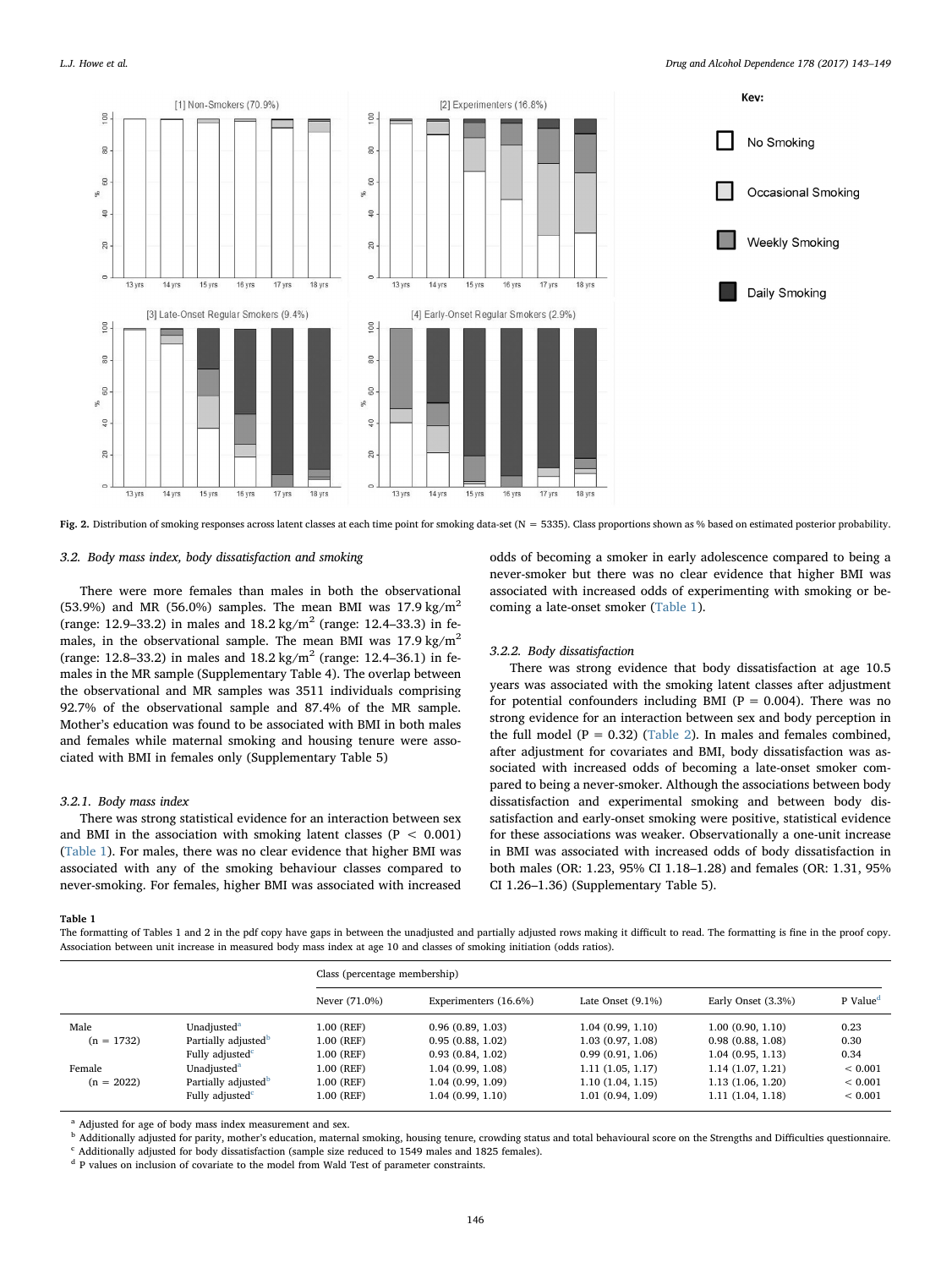#### <span id="page-4-0"></span>Table 2

Association between body dissatisfaction score  $(>1 \text{ vs } 0)$  and classes of smoking initiation (odds ratios).

|              |                                  | Class (percentage membership) |                             |                         |                          |                      |  |
|--------------|----------------------------------|-------------------------------|-----------------------------|-------------------------|--------------------------|----------------------|--|
|              |                                  | Never<br>$(70.1\%)$           | Experimenters<br>$(16.3\%)$ | Late Onset<br>$(8.5\%)$ | Early Onset<br>$(5.2\%)$ | P Value <sup>d</sup> |  |
| Males        | Unadjusted <sup>a</sup>          | 1.00 (REF)                    | 1.20 (0.68, 1.71)           | 2.19 (1.74, 2.64)       | 1.19 (0.68, 1.71)        | 0.004                |  |
| $(n = 1540)$ | Adjusted <sup>b</sup>            | 1.00 (REF)                    | 1.20 (0.64, 1.75)           | 2.11 (1.63, 2.59)       | 1.09(0.38, 1.80)         | 0.016                |  |
|              | <b>BMI</b> Adjusted <sup>c</sup> | 1.00 (REF)                    | 1.18(0.61, 1.75)            | 2.14(1.66, 2.63)        | 0.88(0.12, 1.64)         | 0.018                |  |
| Females      | Unadjusted <sup>a</sup>          | 1.00 (REF)                    | 1.15(0.80, 1.50)            | 1.54(1.08, 1.99)        | 2.38 (1.93, 2.83)        | ${}< 0.001$          |  |
| $(n = 1809)$ | Adjusted <sup>b</sup>            | 1.00 (REF)                    | 1.13(0.78, 1.49)            | 1.40(0.93, 1.86)        | 2.15(1.69, 2.62)         | 0.004                |  |
|              | <b>BMI</b> Adjusted <sup>c</sup> | 1.00 (REF)                    | 1.11(0.74, 1.48)            | 1.39(0.92, 1.87)        | 1.74(1.24, 2.23)         | 0.069                |  |
| Total        | Unadjusted <sup>a</sup>          | 1.00 (REF)                    | 1.16(0.87, 1.45)            | $1.82$ (1.50, 2.15)     | 1.97(1.61, 2.33)         | ${}< 0.001$          |  |
| $(n = 3349)$ | Adjusted <sup>b</sup>            | 1.00 (REF)                    | 1.15(0.85, 1.45)            | 1.69(1.36, 2.02)        | 1.73(1.36, 2.11)         | ${}< 0.001$          |  |
|              | <b>BMI</b> Adjusted <sup>c</sup> | 1.00 (REF)                    | 1.13(0.81, 1.45)            | 1.71 (1.32, 1.99)       | 1.41(0.99, 1.83)         | 0.004                |  |

<span id="page-4-3"></span><sup>a</sup> Adjusted for age of body dissatisfaction measurement and sex.

<span id="page-4-5"></span><span id="page-4-4"></span><sup>b</sup> Additionally adjusted for parity, mother's education, maternal smoking, housing tenure, crowding status and total behavioural score on the Strengths and Difficulties Questionnaire.  $\,^{\rm c}$  Additionally adjusted for body mass index.

<span id="page-4-2"></span><sup>d</sup> P values on inclusion of covariate to the model from Wald Test of parameter constraints

#### 3.3. Mendelian randomisation analysis

There was strong evidence that the genetic risk score was associated with BMI: a one standard deviation increase in BMI genetic risk score was associated with a  $0.74 \text{ kg/m}^2$  increase in BMI (95% CI 0.57-0.90) in males, and a  $0.65 \text{ kg/m}^2$  increase in BMI (95% CI 0.51-0.79) in females (Supplementary Table 6). The proportion of variance in BMI explained by the genetic risk score  $(R^2 \text{ coefficient})$  was 4.06%. In addition the BMI genetic risk score was not strongly associated with any of the confounders used in the observational analysis for either sex (Supplementary Table 6).

In the MR analysis, there was no strong evidence for an association between BMI genetic risk scores and experimental smoking, late-onset smoking or early-onset smoking, compared to never-smoking [\(Table 3](#page-4-1)). No clear statistical evidence was found for an interaction between sex and BMI genetic risk score ( $P = 0.46$ ) on smoking initiation. Removal of the BDNF variant from the polygenic risk score did not alter these results substantially (Supplementary Table 7).

Each one standard deviation increase in BMI genetic risk score was associated with 9% increased odds of body dissatisfaction (OR 1.09, 95% CI 1.01–1.18). Odds ratios were similar for males and females. There was no strong statistical evidence of an interaction between sex and BMI genetic risk score on body dissatisfaction ( $P = 0.73$ ).

## 4. Discussion

We found evidence that both BMI and body dissatisfaction in childhood are associated with smoking uptake in adolescence.

#### <span id="page-4-1"></span>Table 3

Association between body mass index genetic risk score and classes of smoking initiation (odds ratios).

|                         | Class (percentage membership) |                  |                         |                         |         |  |  |
|-------------------------|-------------------------------|------------------|-------------------------|-------------------------|---------|--|--|
|                         | Never                         | Experimenters    | Late Onset              | Early<br>Onset          | P value |  |  |
| Males<br>$(n = 1768)$   | 1.00<br>(REF)                 | 0.90(0.70, 1.11) | 0.94<br>(0.75,<br>1.12) | 1.00<br>(0.62,<br>1.37) | 0.69    |  |  |
| Females<br>$(n = 2249)$ | 1.00<br>(REF)                 | 1.09(0.94, 1.23) | 0.96<br>(0.74,<br>1.18) | 1.21<br>(0.93,<br>1.48) | 0.45    |  |  |
| Total<br>$(n = 4017)$   | 1.00<br>(REF)                 | 1.02(0.90, 1.14) | 0.95<br>(0.80,<br>1.09) | 1.14<br>(0.92,<br>1.36) | 0.66    |  |  |

Odds ratios are per 1 standard deviation increase in body mass index genetic risk score.

Observationally, higher BMI in females was associated with increased odds of early-onset regular smoking but not increased odds of experimental smoking or late-onset smoking. Conversely in males, BMI was not associated with increased smoking uptake across any of the classes. Having high body dissatisfaction was associated with increased odds of becoming late onset regular smokers.

The positive associations between the BMI polygenic risk score and body dissatisfaction suggests that BMI may be a causal risk factor for body dissatisfaction. This is consistent with previous findings that high BMI is associated with increased body dissatisfaction in males and above average BMI is associated with increased body dissatisfaction in females [\(Calzo et al., 2012\)](#page-5-15). However, another possible interpretation is that BMI and body dissatisfaction have a shared underlying genetic aetiology. Body dissatisfaction was associated with increased smoking initiation in both males and females, even after adjustment for BMI, suggesting body perception may be associated with smoking initiation independently of BMI. This is consistent with previous findings that body dissatisfaction is not completely driven by BMI [\(Micali et al.,](#page-5-16) [2015\)](#page-5-16). Previous literature suggests a relationship between increased body dissatisfaction and smoking, particularly for females ([Cawley](#page-5-3) [et al., 2004; French et al., 1994; Winter et al., 2002\)](#page-5-3) but there is also evidence for this relationship existing in males [\(Potter et al., 2004;](#page-6-2) [Tomeo et al., 1999\)](#page-6-2). These studies largely agree with our finding that body dissatisfaction is strongly associated with smoking initiation in both males and females. It is difficult to determine the role of body dissatisfaction in the relationship between BMI and smoking initiation; body dissatisfaction could be a mediator or a confounder. A formal mediation analysis requires strong causal anchors and therefore strong assumptions (e.g., no unobserved confounding between BMI and body dissatisfaction as well as no measurement error). In this instance, there are many possible confounders, including depression and eating disorders, meaning that the results of a formal mediation analysis would be difficult to interpret.

Our MR analysis did not replicate the evidence found using the observational data of an association between BMI and smoking. However, the confidence intervals were wide and consistent with our observational results (Supplementary Table 8), therefore we are unable to rule out causal effects of BMI on smoking initiation from this analysis. The amount of variation in BMI at 10.5 years explained by the BMI genetic risk score was 4.06%, therefore it is possible that we did not have sufficient power to detect associations between BMI and smoking initiation using MR in this sample. Similar studies such as the study by Thorgeirsson and colleagues used sample sizes of over 100,000 and found evidence of an association between a BMI genetic risk score and both smoking initiation and cigarettes smoked per day ([Thorgeirsson et al., 2013](#page-6-4)), although the smoking initiation phenotype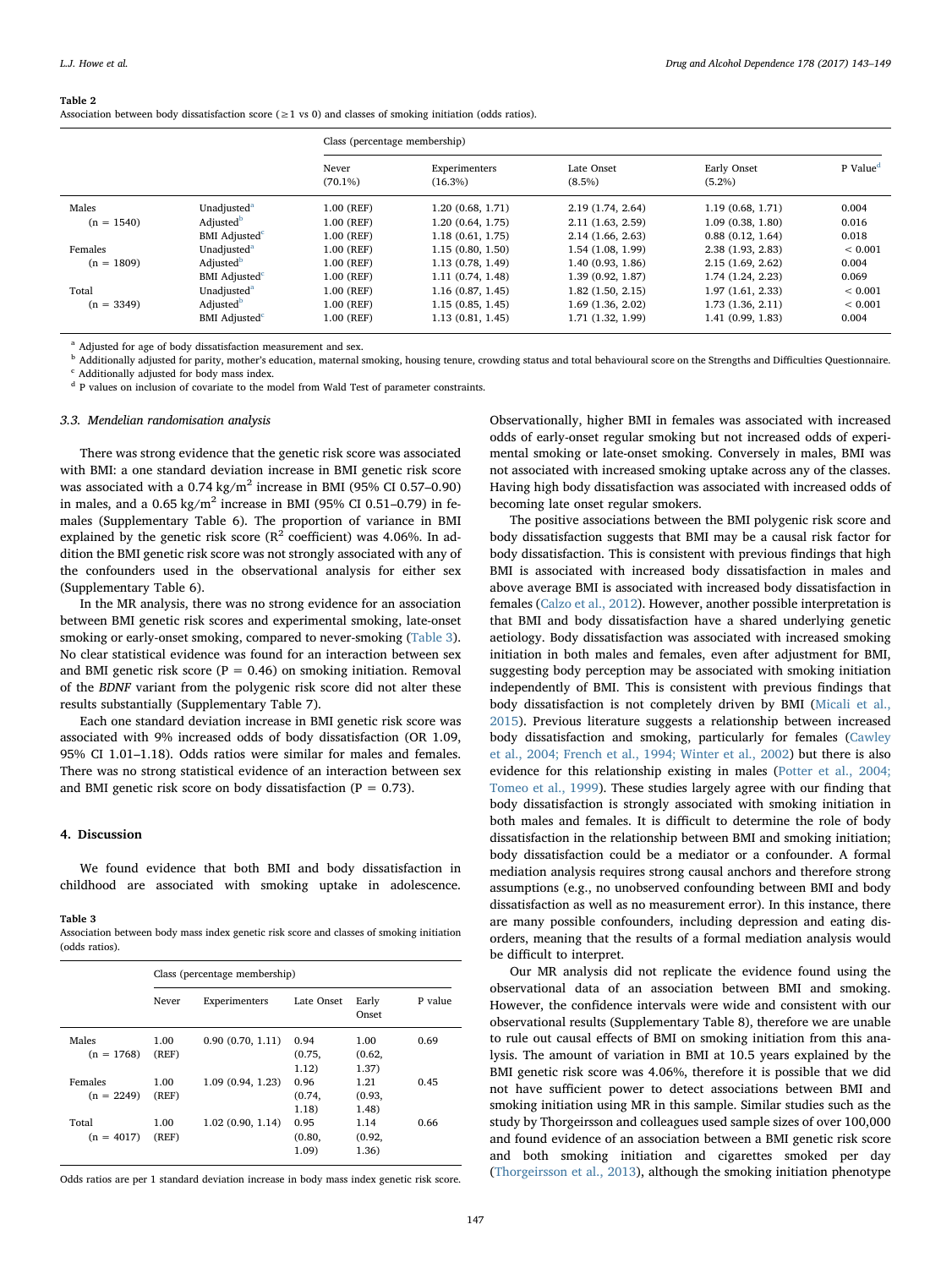was crude in comparison to that employed here. Future studies attempting similar MR methods should consider combining data from multiple cohorts with prospective measures of smoking initiation.

The prospective and longitudinal nature of ALSPAC is a considerable strength as it reduces the possibility of reverse causation in the associations between BMI, body dissatisfaction and smoking. Another major strength of the study is the use of multiple exposures (BMI, BMI polygenic risk score and body dissatisfaction), both observational and genetic, in the investigation of the complex body-weight smoking relationship. Nevertheless there are a number of limitations that need to be considered. First, it is difficult to identify all possible confounders and to fully account for them. Therefore the associations between BMI and body dissatisfaction and smoking presented here may still be subject to residual confounding. Second, many study participants were lost to follow-up; the initial ALSPAC sample included over 14,000 pregnancies and smoking behaviour data was collected only in 5335 participants. Loss to follow-up was more common amongst participants from less affluent families [\(Boyd et al., 2013](#page-5-8)) who may be more likely to take up smoking in adolescence ([Heron et al., 2011](#page-5-4)). Listwise deletion remains the recommended method when dealing with missing covariates in latent class analysis, since alternative methods have clear disadvantages [\(Sterba, 2014b\)](#page-6-11). However, there is a lack of methodological research in this area [\(Colder et al., 2001; Costello et al., 2008;](#page-5-17) [Sterba, 2014a\)](#page-5-17). Third, considering statistical power, the body dissatisfaction variable was simplified to a binary body satisfaction or body dissatisfaction variable which resulted in a loss of information. Fourth, although there is clear evidence that BMI is associated with body perception, there is evidence that both being overweight ([Schwartz and Brownell, 2004](#page-6-12)) and being underweight ([Watkins et al.,](#page-6-13) [2008\)](#page-6-13) are risk factors for body dissatisfaction in males, which suggests a non-linear relationship between BMI and body dissatisfaction. With body dissatisfaction possibly involved in the relationship between BMI and smoking initiation, BMI and smoking may also have a non-linear relationship.

The findings of our study suggest that higher BMI and body dissatisfaction are possible risk factors for subsequent adolescent smoking behaviour, especially in females. Further research is required on the relationship between body dissatisfaction and smoking in adolescence; tackling body dissatisfaction in adolescence could be important for preventing uptake of smoking.

#### Conflict of interest

Marcus Munafò reports grants from Pfizer and personal fees from GlaxoSmithKline outside the submitted work. Amy Taylor reports grants from Pfizer outside the submitted work. Otherwise none.

#### Contributors

Laurence Howe and Lea Trela Larsen performed the statistical analysis. Jon Heron, Michelle Taylor, Marcus Munafo and Amy Taylor formulated the research project. All authors contributed to writing of the manuscript.

## Role of funding source

Nothing declared.

## Acknowledgements

We are extremely grateful to all the families who took part in this study, the midwives for their help in recruiting them, and the whole ALSPAC team, which includes interviewers, computer and laboratory technicians, clerical workers, research scientists, volunteers, managers, receptionists and nurses. The UK Medical Research Council, the Wellcome Trust (Grant ref: 102215/2/13/2) and the University of

Bristol provide core support for ALSPAC. GWAS data was generated by Sample Logistics and Genotyping Facilities at the Wellcome Trust Sanger Institute and LabCorp (Laboratory Corporation of America) using support from 23andMe. AET and MRM are members of the UK Centre for Tobacco and Alcohol Studies, a UK Clinical Research Council Public Health Research: Centre of Excellence. Funding from British Heart Foundation, Cancer Research UK, Economic and Social Research Council, Medical Research Council, and the National Institute for Health Research, under the auspices of the UK Clinical Research Collaboration, is gratefully acknowledged. Support from the Medical Research Council (MC UU 12013/6) and Alcohol Research UK (MR/ L022206/1) is also gratefully acknowledged.

# Appendix A. Supplementary data

Supplementary data associated with this article can be found, in the online version, at [http://dx.doi.org/10.1016/j.drugalcdep.2017.04.](http://dx.doi.org/10.1016/j.drugalcdep.2017.04.008) [008](http://dx.doi.org/10.1016/j.drugalcdep.2017.04.008).

#### References

- <span id="page-5-6"></span>[Åsvold, B.O., Bjørngaard, J.H., Carslake, D., Gabrielsen, M.E., Skorpen, F., Smith, G.D.,](http://refhub.elsevier.com/S0376-8716(17)30247-8/sbref0005) [Romundstad, P.R., 2014. Causal associations of tobacco smoking with cardiovascular](http://refhub.elsevier.com/S0376-8716(17)30247-8/sbref0005) [risk factors: a Mendelian randomization analysis of the HUNT Study in Norway. Int.](http://refhub.elsevier.com/S0376-8716(17)30247-8/sbref0005) [J. Epidemiol. 43 \(5\), 1458](http://refhub.elsevier.com/S0376-8716(17)30247-8/sbref0005)–1470.
- <span id="page-5-0"></span>[ASH, 2015. Young People and Smoking. Action on Smoking and Health](http://refhub.elsevier.com/S0376-8716(17)30247-8/sbref0010).
- <span id="page-5-8"></span>[Boyd, A., Golding, J., Macleod, J., Lawlor, D.A., Fraser, A., Henderson, J., Molloy, L.,](http://refhub.elsevier.com/S0376-8716(17)30247-8/sbref0015) [Ness, A., Ring, S., Smith, G.D., 2013. Cohort pro](http://refhub.elsevier.com/S0376-8716(17)30247-8/sbref0015)file: the 'children of the 90s'—the index off[spring of the Avon Longitudinal Study of parents and children. Int. J.](http://refhub.elsevier.com/S0376-8716(17)30247-8/sbref0015) [Epidemiol. 42 \(1\), 111](http://refhub.elsevier.com/S0376-8716(17)30247-8/sbref0015)–127.
- <span id="page-5-15"></span>[Calzo, J.P., Sonneville, K.R., Haines, J., Blood, E.A., Field, A.E., Austin, S.B., 2012. The](http://refhub.elsevier.com/S0376-8716(17)30247-8/sbref0020) [development of associations among body mass index, body dissatisfaction, and](http://refhub.elsevier.com/S0376-8716(17)30247-8/sbref0020) [weight and shape concern in adolescent boys and girls. J. Adolesc. Health 51,](http://refhub.elsevier.com/S0376-8716(17)30247-8/sbref0020) 517–[523](http://refhub.elsevier.com/S0376-8716(17)30247-8/sbref0020).
- <span id="page-5-3"></span>[Cawley, J., Markowitz, S., Tauras, J., 2004. Lighting up and slimming down: the e](http://refhub.elsevier.com/S0376-8716(17)30247-8/sbref0025)ffects of [body weight and cigarette prices on adolescent smoking initiation. J. Health Econ.](http://refhub.elsevier.com/S0376-8716(17)30247-8/sbref0025) [23, 293](http://refhub.elsevier.com/S0376-8716(17)30247-8/sbref0025)–311.
- <span id="page-5-1"></span>[Chiolero, A., Faeh, D., Paccaud, F., Cornuz, J., 2008. Consequences of smoking for body](http://refhub.elsevier.com/S0376-8716(17)30247-8/sbref0030) [weight, body fat distribution, and insulin resistance. Am. J. Clin. Nutr. 87, 801](http://refhub.elsevier.com/S0376-8716(17)30247-8/sbref0030)–809.
- <span id="page-5-17"></span>[Colder, C.R., Mehta, P., Balanda, K., Campbell, R.T., Mayhew, K., Stanton, W.R., Pentz,](http://refhub.elsevier.com/S0376-8716(17)30247-8/sbref0035) [M.A., Flay, B.R., 2001. Identifying trajectories of adolescent smoking: an application](http://refhub.elsevier.com/S0376-8716(17)30247-8/sbref0035) [of latent growth mixture modeling. Health Psychol. 20, 127.](http://refhub.elsevier.com/S0376-8716(17)30247-8/sbref0035)
- [Costello, D.M., Dierker, L.C., Jones, B.L., Rose, J.S., 2008. Trajectories of smoking from](http://refhub.elsevier.com/S0376-8716(17)30247-8/sbref0040) [adolescence to early adulthood and their psychosocial risk factors. Health Psychol.](http://refhub.elsevier.com/S0376-8716(17)30247-8/sbref0040) [27, 811](http://refhub.elsevier.com/S0376-8716(17)30247-8/sbref0040).
- <span id="page-5-5"></span>[Davey-Smith, G., Ebrahim, S., 2003.](http://refhub.elsevier.com/S0376-8716(17)30247-8/sbref0045) 'Mendelian randomization': can genetic epide[miology contribute to understanding environmental determinants of disease? Int. J.](http://refhub.elsevier.com/S0376-8716(17)30247-8/sbref0045) [Epidemiol. 32, 1](http://refhub.elsevier.com/S0376-8716(17)30247-8/sbref0045)–22.
- <span id="page-5-2"></span>[Freathy, R.M., Kazeem, G.R., Morris, R.W., Johnson, P.C., Paternoster, L., Ebrahim, S.,](http://refhub.elsevier.com/S0376-8716(17)30247-8/sbref0050) [Hattersley, A.T., Hill, A., Hingorani, A.D., Holst, C., 2011. Genetic variation at](http://refhub.elsevier.com/S0376-8716(17)30247-8/sbref0050) [CHRNA5-CHRNA3-CHRNB4 interacts with smoking status to in](http://refhub.elsevier.com/S0376-8716(17)30247-8/sbref0050)fluence body mass [index. Int. J. Epidemiol. 40 \(6\), 1617](http://refhub.elsevier.com/S0376-8716(17)30247-8/sbref0050)–1628.
- [French, S.A., Perry, C.L., Leon, G.R., Fulkerson, J.A., 1994. Weight concerns, dieting](http://refhub.elsevier.com/S0376-8716(17)30247-8/sbref0055) [behavior, and smoking initiation among adolescents: a prospective study. Am. J.](http://refhub.elsevier.com/S0376-8716(17)30247-8/sbref0055) [Public Health 84, 1818](http://refhub.elsevier.com/S0376-8716(17)30247-8/sbref0055)–1820.
- <span id="page-5-7"></span>[Golding, P., Jones, the ALSPAC Study Team, 2001. ALSPAC](http://refhub.elsevier.com/S0376-8716(17)30247-8/sbref0060)—the avon longitudinal study [of parents and children. Paediatr. Perinatal Epidemiol. 15, 74](http://refhub.elsevier.com/S0376-8716(17)30247-8/sbref0060)–87.
- <span id="page-5-9"></span>[Goodman, R., Ford, T., Simmons, H., Gatward, R., Meltzer, H., 2000. Using the Strengths](http://refhub.elsevier.com/S0376-8716(17)30247-8/sbref0065) and Diffi[culties Questionnaire \(SDQ\) to screen for child psychiatric disorders in a](http://refhub.elsevier.com/S0376-8716(17)30247-8/sbref0065) [community sample. Br. J. Psychiatry 177, 534](http://refhub.elsevier.com/S0376-8716(17)30247-8/sbref0065)–539.
- <span id="page-5-4"></span>[Heron, J., Hickman, M., Macleod, J., Munafò, M.R., 2011. Characterizing patterns of](http://refhub.elsevier.com/S0376-8716(17)30247-8/sbref0070) [smoking initiation in adolescence: comparison of methods for dealing with missing](http://refhub.elsevier.com/S0376-8716(17)30247-8/sbref0070) [data. Nicotine Tob. Res. 13 \(12\), 1266](http://refhub.elsevier.com/S0376-8716(17)30247-8/sbref0070)–1275.
- <span id="page-5-13"></span>[Heron, J.E., Croudace, T.J., Barker, E.D., Tilling, K., 2015. A comparison of approaches](http://refhub.elsevier.com/S0376-8716(17)30247-8/sbref0075) for assessing covariate eff[ects in latent class analysis. Longit. Life Course Stud. 6,](http://refhub.elsevier.com/S0376-8716(17)30247-8/sbref0075) 420–[434](http://refhub.elsevier.com/S0376-8716(17)30247-8/sbref0075).
- <span id="page-5-12"></span>Jedidi, [K., Ramaswamy, V., DeSarbo, W.S., 1993. A maximum likelihood method for](http://refhub.elsevier.com/S0376-8716(17)30247-8/sbref0080) [latent class regression involving a censored dependent variable. Psychometrika 58,](http://refhub.elsevier.com/S0376-8716(17)30247-8/sbref0080) 375–[394](http://refhub.elsevier.com/S0376-8716(17)30247-8/sbref0080).
- <span id="page-5-11"></span>[Lo, Y., Mendell, N.R., Rubin, D.B., 2001. Testing the number of components in a normal](http://refhub.elsevier.com/S0376-8716(17)30247-8/sbref0085) [mixture. Biometrika 88, 767](http://refhub.elsevier.com/S0376-8716(17)30247-8/sbref0085)–778.
- <span id="page-5-10"></span>[Locke, A.E., Kahali, B., Berndt, S.I., Justice, A.E., Pers, T.H., Day, F.R., Powell, C.,](http://refhub.elsevier.com/S0376-8716(17)30247-8/sbref0090) [Vedantam, S., Buchkovich, M.L., Yang, J., 2015. Genetic studies of body mass index](http://refhub.elsevier.com/S0376-8716(17)30247-8/sbref0090) [yield new insights for obesity biology. Nature 518, 197](http://refhub.elsevier.com/S0376-8716(17)30247-8/sbref0090)–206.
- <span id="page-5-16"></span>[Micali, N., De Stavola, B., Ploubidis, G., Simono](http://refhub.elsevier.com/S0376-8716(17)30247-8/sbref0095)ff, E., Treasure, J., Field, A., 2015. [Adolescent eating disorder behaviours and cognitions: gender-speci](http://refhub.elsevier.com/S0376-8716(17)30247-8/sbref0095)fic effects of child, [maternal and family risk factors. Br. J. Psychiatry 207 \(4\), 320](http://refhub.elsevier.com/S0376-8716(17)30247-8/sbref0095)–327.
- <span id="page-5-14"></span>[Muthén, Linda K., Muthén, Bengt O., 2005. Mplus: statistical analysis with latent vari](http://refhub.elsevier.com/S0376-8716(17)30247-8/sbref0100)[ables; user's guide;\[Version 3\]. Muthén Muthén](http://refhub.elsevier.com/S0376-8716(17)30247-8/sbref0100).